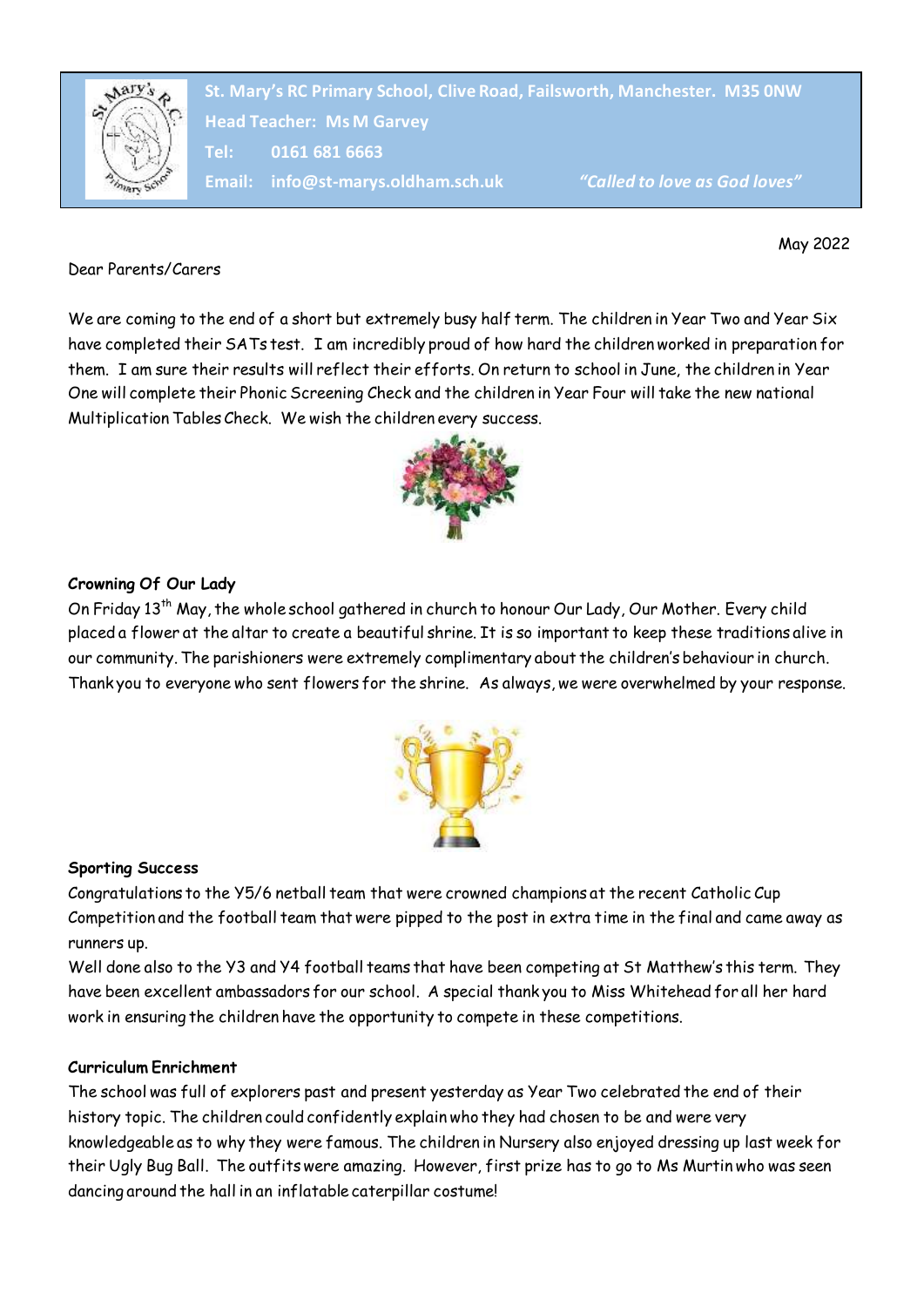

## **Jubilee Celebrations**

It was lovely to see so many grandparents in school yesterday helping the children in Reception to make decorations for our Jubilee Celebrations. The school is awash in red, white and blue today. Thank you to the School Council for organising the Jubilee Street Party. The children had a lovely time despite the British weather!

#### **Behaviour Expectations.**

At the start of next half term, we will revisit our core values and reset our behaviour expectations. Time will be dedicated in the curriculum to practise desired learning behaviours, ensuring during lessons every minute counts. During the week, uniform checks will take place. Please encourage your child to "dress to impress" in the correct school uniform, including black school shoes (not trainers) and a full PE kit. Thank you in advance for supporting us in maintaining the high standards expected at St Mary's.

Thank you as always for your continued support. I hope you and your family have a lovely holiday.

Ms M. Garvey Headteacher

## *Stay With Us Lord On Our Journey*

#### **Diary dates:**

| Fri 27 <sup>th</sup> May                          | School Closes                             |
|---------------------------------------------------|-------------------------------------------|
| Mon 13 <sup>th</sup> June                         | School Opens                              |
| $w/c$ 13 <sup>th</sup> June                       | <b>Y1 Phonic Screening Check</b>          |
|                                                   | <b>Y4 Multiplication Table Check</b>      |
| Fri 17 <sup>th</sup> June                         | Y1 Assembly 9.15am                        |
| Mon $21^{st}$ June                                | First Holy Communion                      |
| Wed 22 <sup>nd</sup> June                         | Y4 'Come and Play with the Halle'         |
| Thur 23rd June                                    | <b>Y1 Trip to Imagine That! Liverpool</b> |
| Fri 24 <sup>th</sup> June                         | First Holy Communion                      |
| Mon 27 <sup>th</sup> June                         | KS2 Sports Day (weather permitting)       |
| Tues 28 <sup>th</sup> June                        | KS1 Sports Day (weather permitting)       |
| Tues 28 <sup>th</sup> June                        | First Holy Communion                      |
| Wed 29 <sup>th</sup> /Thurs 30 <sup>th</sup> June | <b>Y6 Transition to High School</b>       |
| Fri 1st July                                      | <b>First Holy Communion</b>               |
|                                                   |                                           |